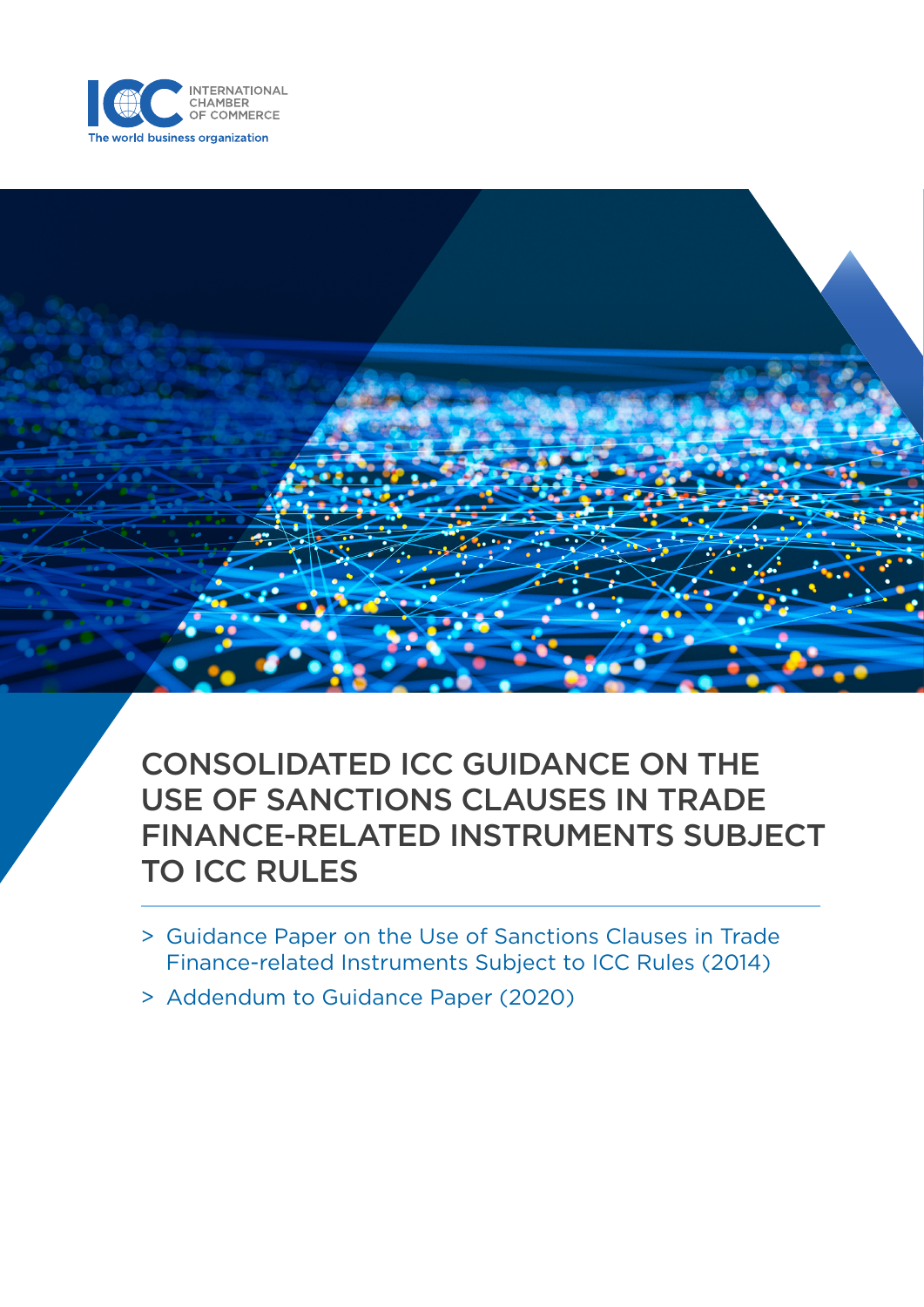### Guidance Paper: The Use of Sanctions Clauses in Trade Finance-related Instruments Subject to ICC Rules, including Documentary and Standby Letters of Credit, Documentary Collections and Demand Guarantees

Issued by the ICC Global Banking Commission—2014

## 1. Introduction

- 1.1 The use of clauses in relation to trade, economic or financial sanctions or embargos ("sanctions") in trade finance-related instruments that are subject to the rules drafted by the ICC Banking Commission ("ICC rules"), stating banks' intention to comply with sanctions regulations, has become a problematic issue for banks involved in trade finance transactions, including, particularly, irrevocable, independent documentary and standby letters of credit, demand guarantees and counter-guarantees.
- 1.2 Sanctions are imposed by the United Nations, the EU Council or individual countries to achieve political and economic ends. They may prohibit dealings with specific countries, persons or property. The need for sanctions is a political matter outside the realm of the ICC. The enforceability of sanctions is a question to be decided by courts, national regulators or administrative agencies; it is not an issue that can be addressed by rules of banking practice such as ICC rules. Accordingly, ICC rules do not address how sanctions should be interpreted or their impact on the trade finance-related instrument in which they are incorporated.
- 1.3 Sanctions may restrict a bank's ability to perform its role under ICC rules. International banks may be confronted with different sanctions regimes imposed in the multiple jurisdictions in which they operate. As a result, those banks may be subject to conflicting regulatory requirements, and consequently be amenable to formulating internal policies to mitigate the resulting legal risks. Some banks have chosen to control these legal risks by use of sanctions clauses.
- 1.4 Sanctions laws and regulations to which a bank engaged in a trade finance-related instrument is subject may include those of its country of operation, its country of incorporation or registration, the country of the currency or the place of payment, and any other jurisdiction whose laws govern the transaction. Where they are determined to be applicable to the instrument, sanctions laws and regulations are generally considered as being mandatory and thus may override the ICC rules applicable to that instrument and, more generally, the contractual terms of the instrument. If these are the only sanctions laws and regulations applicable to the parties, **adding a clause in a trade finance-related instrument** stating the bank's commitment to respect such sanctions law or regulation applicable to it by law may be unnecessary and lead to confusion. In some circumstances, banks may even face legal liabilityin some countries if mandatory laws prohibit the use of such clauses on grounds of discrimination (see paragraph 2.3 below).
- **1.5** The purpose of this Guidance Paper is to highlight certain issues arising from the use of such clauses and recommend best practices in that respect.

## 2. Sanctions clauses

2.1 Concerned about the implications of sanctions for their own obligations under traderelated transactions, and seeking to notify their counterparties, whether correspondent banks or beneficiaries, banks sometimes include so-called "sanctions clauses" in transaction documents.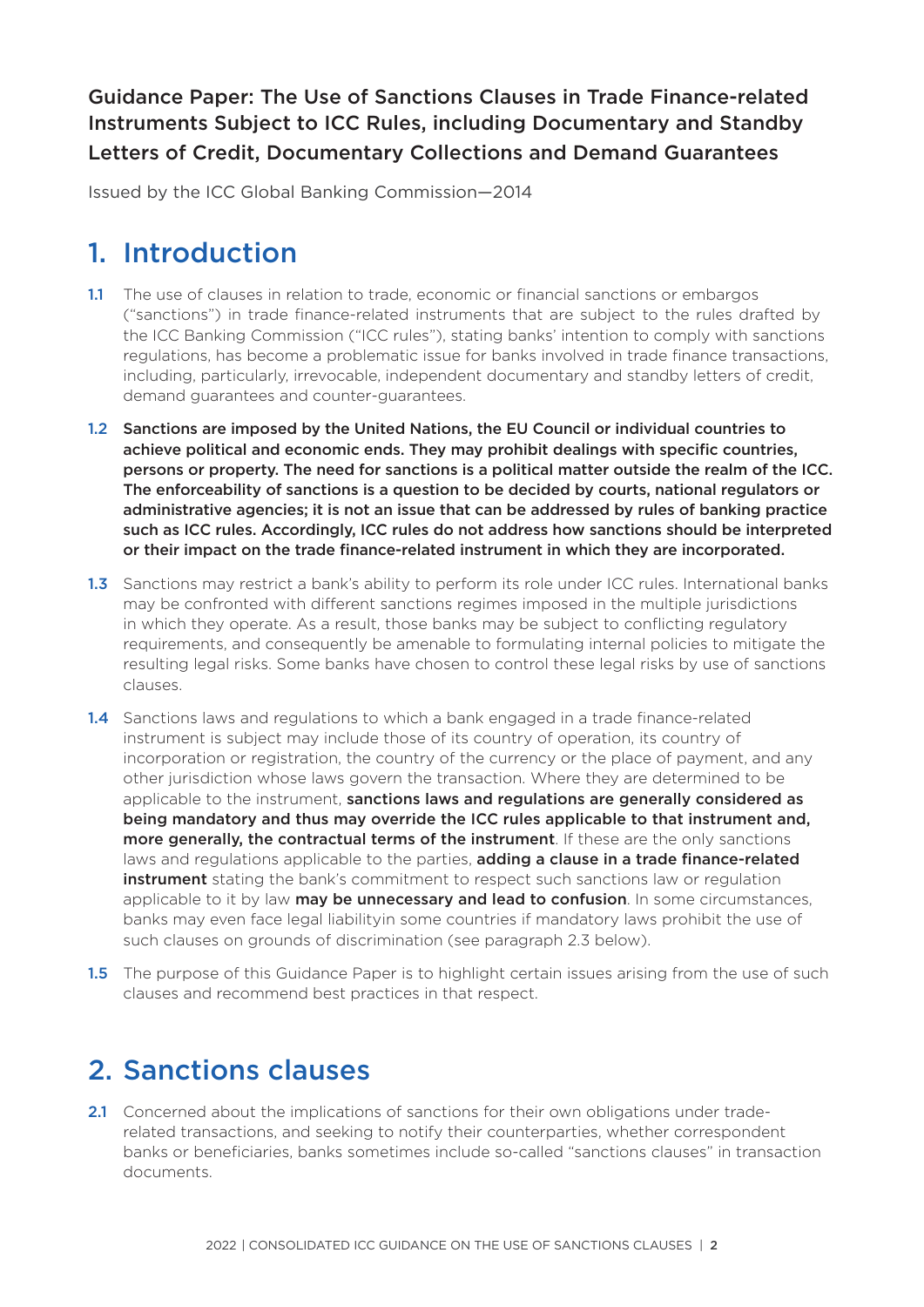- 2.2 There is no standard for these clauses and they vary considerably in their scope. Where they simply state: "[The bank] is under a statutory duty to comply with sanctions laws and regulation mandatorily applicable to [it]", they are merely informational and do not extend beyond applicable laws and regulation.
- 2.3 Some countries have legislation that prohibits, on grounds of discrimination, any reference to "exclusion" or "boycott" regulation or language in any transaction unless such exclusion or boycott is required under the laws of those countries. In those countries, the inclusion of sanctions clauses in a trade finance-related instrument, or in instructions to confirm, advise or offer other services in relation to such an instrument, may compel the addressee to reject and return the received instrument or instructions, failing which it may face legal liability.
- 2.4 If the sanctions clauses in trade finance-related instruments, including letters of credit or demand guarantees or counter-guarantees, allow the issuer a level of discretion as to whether or not to honour beyond the statutory or regulatory requirements applicable to that issuer, they bring into question the irrevocable and documentary nature of the letter of credit or guarantee. The implementation by a bank of an internal sanctions-related policy that goes beyond what is required under the laws and regulations applicable to that bank is an illustration of that discretion. It may cause a serious problem when considering the role of a confirming bank, a nominated transferring bank, a guarantor or a beneficiary. If the reference to an internal, sanctions-related policy were to allow the bank discretion to honour or refuse payment, one could even question if that bank has in fact assumed a legally binding obligation, a question that of course has to be determined under the applicable law. Of particular concern are clauses that purport to alter the reimbursement provisions of UCP 600 with respect to nominated banks that have acted pursuant to their nominations or clauses that seek to shift the risk of compliance with sanctions to those nominated banks. The same concern arises for guarantors that have acted pursuant both to the instructions and the counter-guarantees received from the counter-guarantors under URDG 758.
- 2.5 Where sanctions clauses that refer to banks' internal policy requirements appear in the letter of credit or counter-guarantee, the nominated bank is in a difficult position as it is not aware of the internal sanctions policy that the issuing bank might elect to apply. If such a policy purports to have a broader scope than that of sanctions laws and regulations applicable as a matter of mandatory law to the issuing bank, the nominated bank would face uncertainty as to whether it will be reimbursed should it pay a complying presentation. As a result, a nominated bank's risk assessment is likely not only to include the issuing bank and the country risk, but also the assessment of the likelihood of a prohibited reimbursement due to sanctions regulations or an internal, sanctions-related policy. This may result in increased costs, delays and potential disputes.

### 3. Examples of sanctions clauses

**3.1** Below are examples of sanctions clauses sometimes seen in trade transactions.

#### a. The following is an example of an informative sanctions clause that does not extend beyond applicable laws and regulation:

"Presentation of document(s) that are not in compliance with the applicable antiboycott, anti-money laundering, anti-terrorism, anti-drug trafficking and economic sanctions laws and regulations is not acceptable. Applicable laws vary depending on the transaction and may include United Nations, United States and/or local laws."

b. The following sanctions clause is more problematic in that it refers to internal policies that are unknown to the nominated bank. By doing so it brings into question whether the bank will comply with its irrevocable obligation: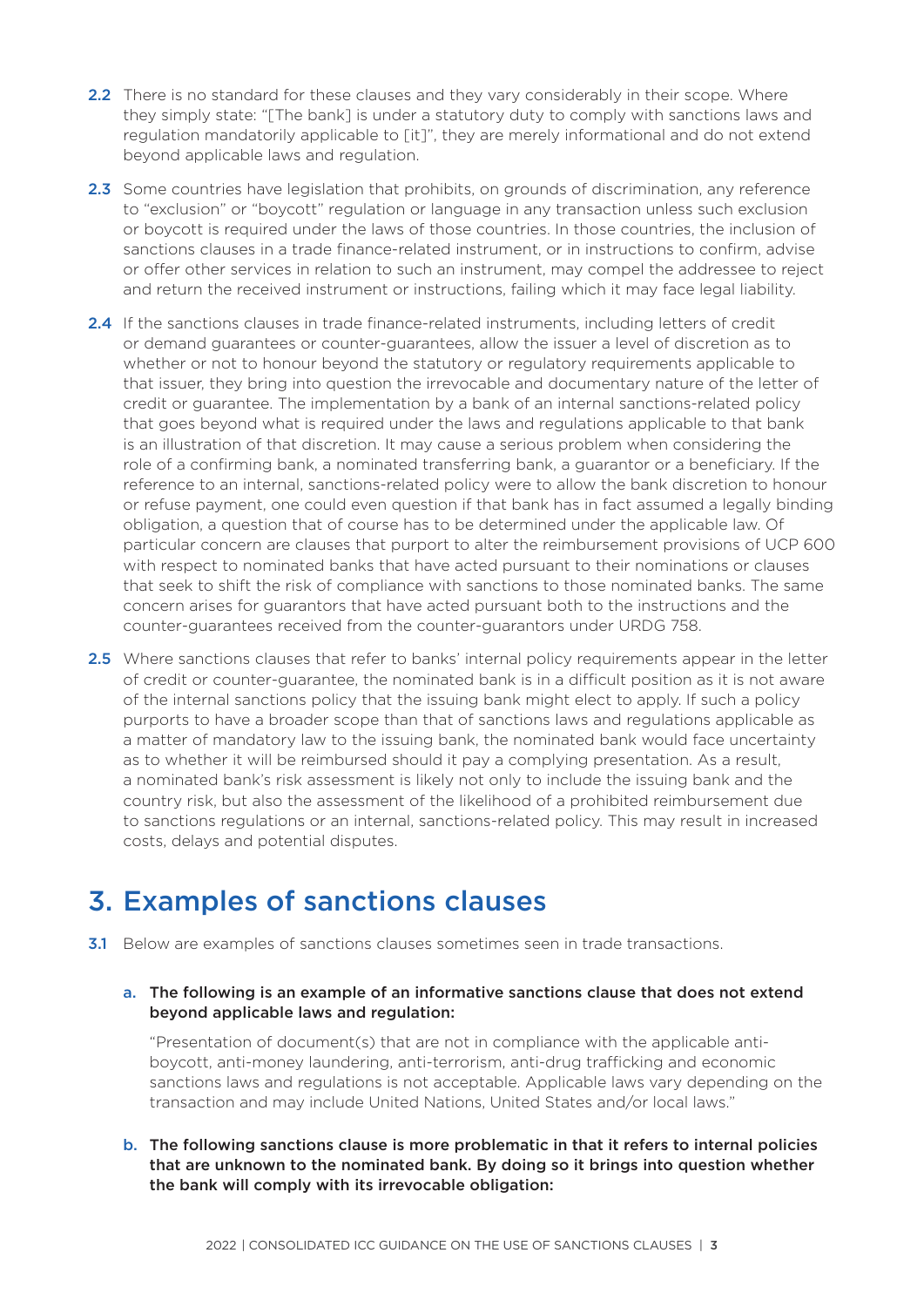"[Bank] complies with the international sanction laws and regulations issued by the United States of America, the European Union and the United Nations (as well as local laws and regulations applicable to the issuing branch) and in furtherance of those laws and regulations, [Bank] has adopted policies which in some cases go beyond the requirements of applicable laws and regulations. Therefore [Bank] undertakes no obligation to make any payment under, or otherwise to implement, this letter of credit (including but not limited to processing documents or advising the letter of credit), if there is involvement by any person (natural, corporate or governmental) listed in the USA, EU, UN or local sanctions lists, or any involvement by or nexus with Cuba, Sudan, Iran or Myanmar, or any of their governmental agencies."

#### c. Another problematic example that may permit exercise of discretion beyond the requirements of applicable law is the following:

"Trade and economic sanctions ('sanctions') imposed by governments, government agencies or departments, regulators, central banks and/or transnational organizations (including the United Nations and European Union) impact upon transactions involving countries, or persons resident within countries currently including Balkans, Belarus, Cote d'Ivoire (Ivory Coast), Lebanon, Liberia, Rwanda, Sierra Leone, Somalia, Syria, the Democratic Republic of Congo, Uzbekistan, Afghanistan, Iran, Iraq, Myanmar ( Burma), North Korea, Cuba, Zimbabwe and Sudan. Issuing bank and all of its related bodies corporate might be subject to and affected by, sanctions, with which it will comply. Please contact issuing bank for clarification before presenting documents to issuing bank for negotiation or undertaking any dealings regarding this credit involving countries or persons affected by sanctions. Issuing bank is not and will not be liable for any loss or damage whatsoever associated directly or indirectly with the application of sanctions to a transaction or financial service involving issuing bank. Issuing bank is not required to perform any obligation under this credit which it determines in its discretion will, or would be likely to, contravene or breach any sanction. This clause applies notwithstanding any inconsistency with the current edition of the International Chamber of Commerce Uniform Customs and Practice for Documentary Credits."

### 4. Recommendations

- 4.1 It is recommended that banks should refrain from issuing trade finance-related instruments that include sanctions clauses that purport to impose restrictions beyond, or conflict with, the applicable statutory or regulatory requirements. It is also advisable for practitioners to be aware of the risks posed by such clauses if included by other banks involved in their transactions.
- 4.2 In trade finance transactions involving letters of credit or demand guarantees subject to ICC rules, practitioners should refrain from bringing into question the irrevocable, independent nature of the credit, demand guarantee or counter-guarantee, the certainty of payment or the intent to honour obligations. Failure to do so could eventually damage the integrity and reputation of letters of credit and demand guarantees which may have a negative effect on international trade.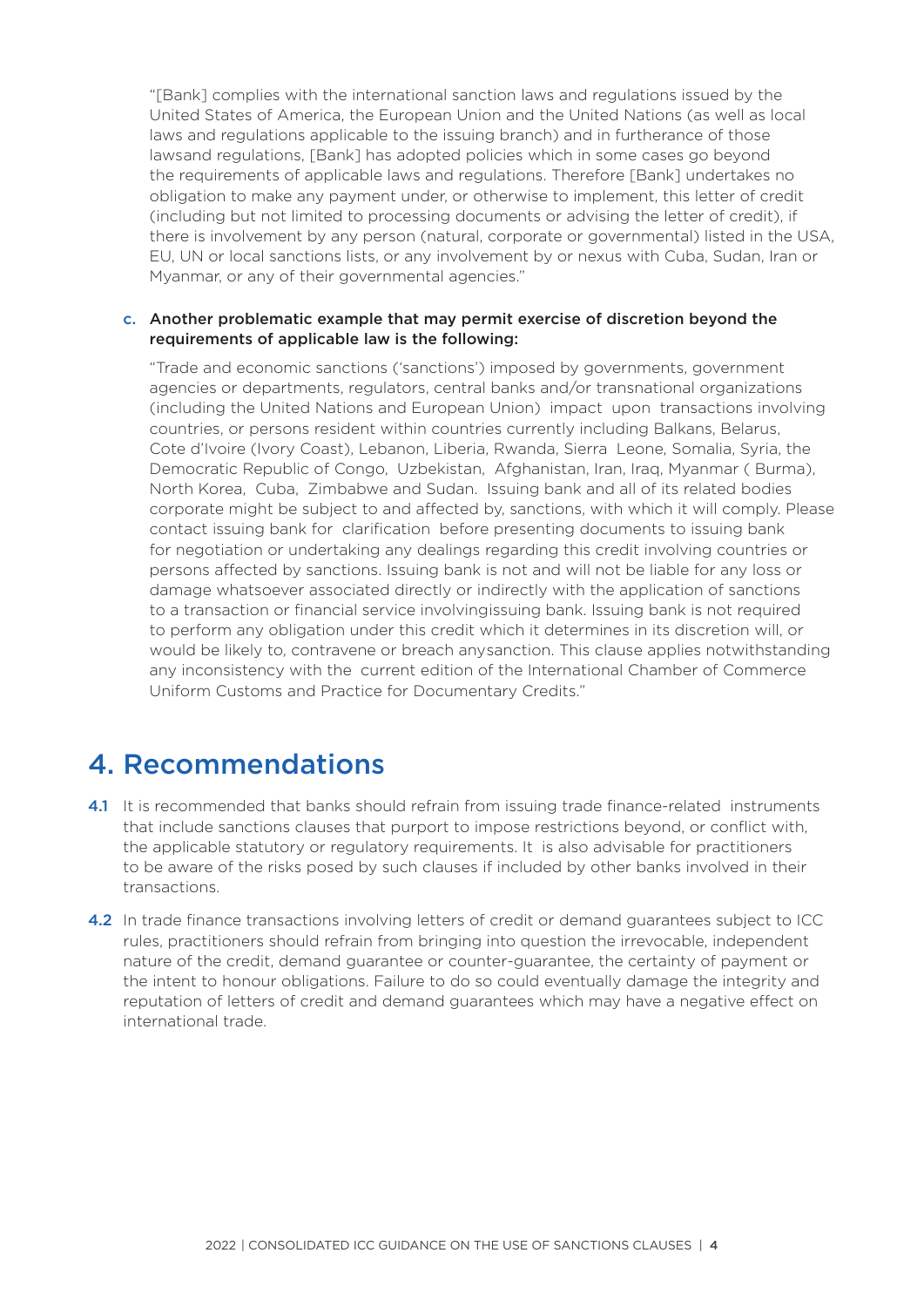### Addendum to the Use of Sanctions Clauses in Trade Finance-related Instruments Subject to ICC Rules, including Documentary and Standby Letters of Credit, Documentary Collections and Demand Guarantees

Issued by the ICC Global Banking Commission—2020

## 1. Introduction

The ICC Guidance Paper on the use of Sanctions Clauses (2014) dealt with the use of sanctions clauses in relation to trade, economic or financial sanctions, restrictive measures or countermeasures (collectively "sanctions") in trade finance instruments (documentary and standby letters of credit, demand guarantees and counter-guarantees) that are subject to the rules drafted by the ICC Banking Commission ("ICC rules").

That paper stated that the use of sanctions clauses had become a problematic issue in that they lead to uncertainty as to their application and may put into question the very effectiveness of the instrument in which they are drafted. They are non-documentary conditions for the purpose of the UCP and the URDG. The Guidance Paper highlighted the problems associated with the use of sanctions clauses in trade finance and recommended that banks should refrain from issuing trade finance-related instruments that include sanctions clauses that purport to impose restrictions beyond, or conflict with, the applicable statutory or regulatory requirements.

The ICC has noted a resurgence in the use of sanctions clauses in documentary credits and in demand guarantees, particularly in the form of non-specific clauses that create uncertainty. In fact, many of the sanctions clauses witnessed in practice could lead to making trade finance instruments unworkable. Moreover, the use in bank undertakings of sanctions clauses not scheduled in public procurement documents may lead to the disqualification of the contractor as a result of the noncompliance with the tender regulations.

As a result, the ICC Banking Commission considers it necessary to emphasise its principled position towards sanctions clauses by way of an update of the Guidance Paper, with the addition of an addendum with a sample clause and guidance for use.

Operators must not consider that the sample clause drafted in this Paper is in any way recommended practice. The only purpose of proposing a sample clause in this Paper is to limit the legal uncertainty by linking the referenced sanctions regulations to those objectively applicable in the transaction.

# 2. Proposed addendum

The ICC Banking Commission recommends that banks review this Guidance Paper and the principles thereunder when considering the drafting of sanctions clauses.

As generally stated in the original Guidance Paper issued in 2014, it is recommended that banks refrain from issuing or accepting trade finance instruments that include Sanctions clauses that purport to impose restrictions beyond those applicable to the performance of the obligation under the trade finance instruments as a matter of law. Broader sanctions clauses defeat the independence principle in letters of credit and demand guarantees, the exclusively documentary nature of the instrument, and create uncertainty.

That said, the paper recognises that there may be instances in which a bank determines it wants to include a sanctions clause.

The ICC confirms its guidance that sanctions clauses should not be used generally. Nevertheless, if a bank, after consultation with its customer and counterparty in the trade finance transaction,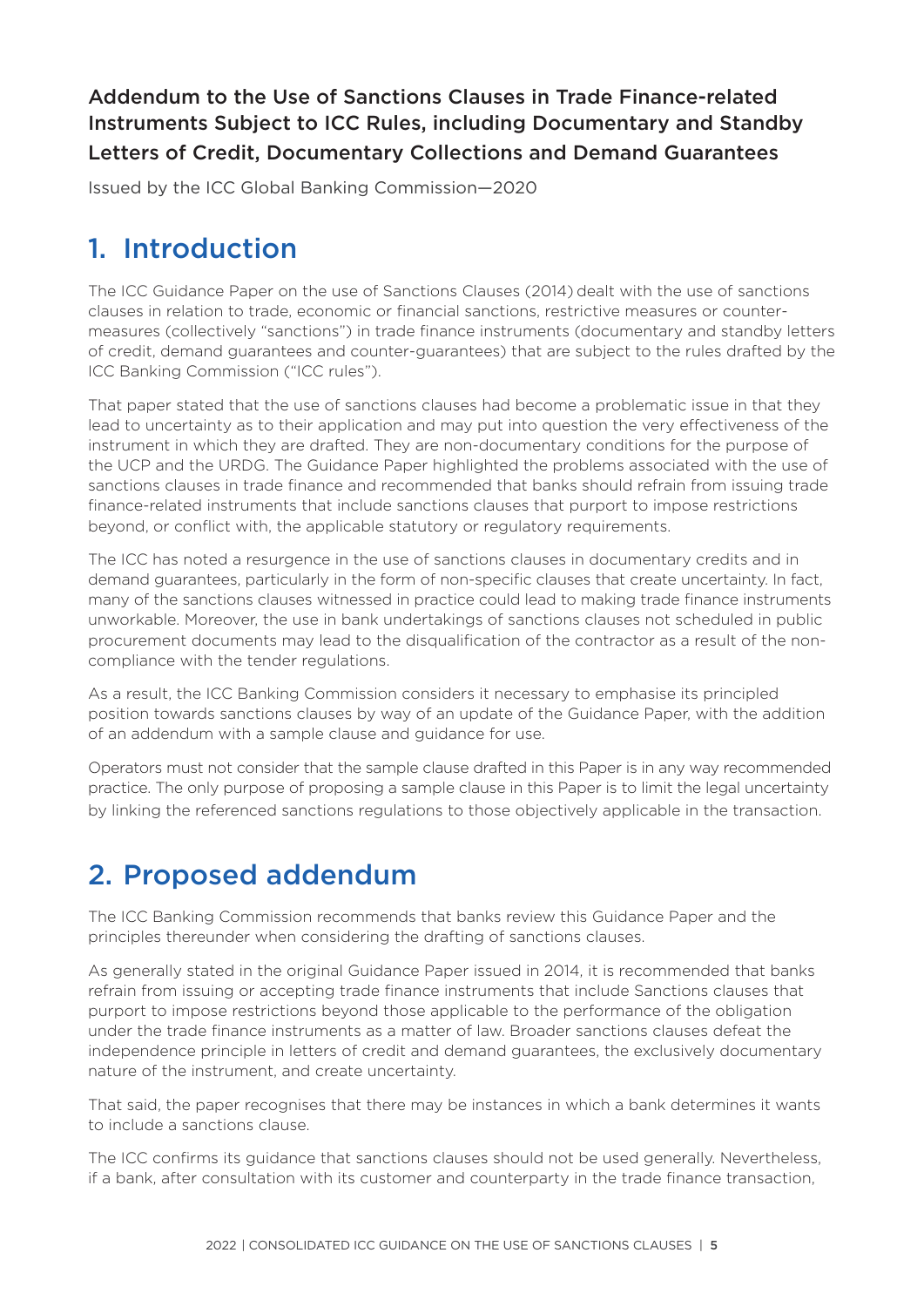considers that a sanctions clause is to be used, ICC recommends that the clause should be drafted in clear terms, restrictively, to limit the reference only to mandatory law applicable to the bank, as according to the following sample clause:

#### "[notwithstanding anything to the contrary in the applicable ICC Rules or in this undertaking,] *We disclaim liability for delay, non-return of documents, non-payment, or other action or inaction compelled by restrictive measures, counter-measures or sanctions laws or regulations mandatorily applicable to us or to [our correspondent banks in] the relevant transaction*."

While the sample clause may not contemplate every conceivable instance of sanctions application or, indeed, exempt the bank abstaining from the performance of its obligation from liability, it does give notice that the bank will comply with the sanctions to which it is subject and that the bank disclaims liability for doing so.

ICC recommends that the following Guidance is noted when drafting a sanctions clause:

- > Sanctions clauses should not be used routinely. They ought only to be considered in specific transactions, and only after consulting with the customer and counterparties in the relevant transaction.
- > Specific sanctions regulations may be referred to in the clause (e.g. *sanctions administered and enforced by the Hong Kong Monetary Authority*) provided, however, that those references are limited to those regulations directly and mandatorily apply to the bank.
- > Sanctions regulations may apply as mandatory rules in several situations, including, without limitation, the following situations:
	- **—** As the law applicable to the bank or, if relevant, the branch that issued the relevant undertaking in the trade finance instrument;
	- **—** As the law applicable to the currency of payment of relevant undertaking in the trade finance instrument;
	- **—** As the law governing the performance of the relevant undertaking in the trade finance instrument as a result of choice of law clause, or of the determination of the applicable law in accordance with the conflict of laws rules in the competent jurisdiction:
	- **—** As international public policy where the arbitral tribunal or the court with jurisdiction so characterise the particular multilateral sanctions regulations.
- > Clauses should refrain from including unparticularised references to laws generally (e.g. "any applicable local and foreign laws").
- > Reference to "bank policy and procedure" should be avoided at all times.
- > There are jurisdictions in which the local law prevents the inclusion of a sanctions clause that references the laws of a foreign jurisdiction on the grounds of illegal discrimination or otherwise. To the extent that the law of those jurisdictions applies to the bank or to the transaction, banks ought to consider not using sanctions clauses in the trade finance instrument and to seek legal advice as to their liability if they were to contravene such laws.
- > The reference to correspondent banks should be added in a sanctions clause only if a correspondent bank is in a different location from that of the instructing bank and would be unable to complete the transaction due to sanctions directly applicable to the correspondent bank that are not applicable to the issuing bank. An example is a correspondent bank in the US, therefore subject to primary US sanctions, which is clearing USD payments on behalf of a non-US bank.

**IMPORTANT NOTICE:** The referenced example clause is a sample only and not to be used without seeking advice from legal and compliance advisors.